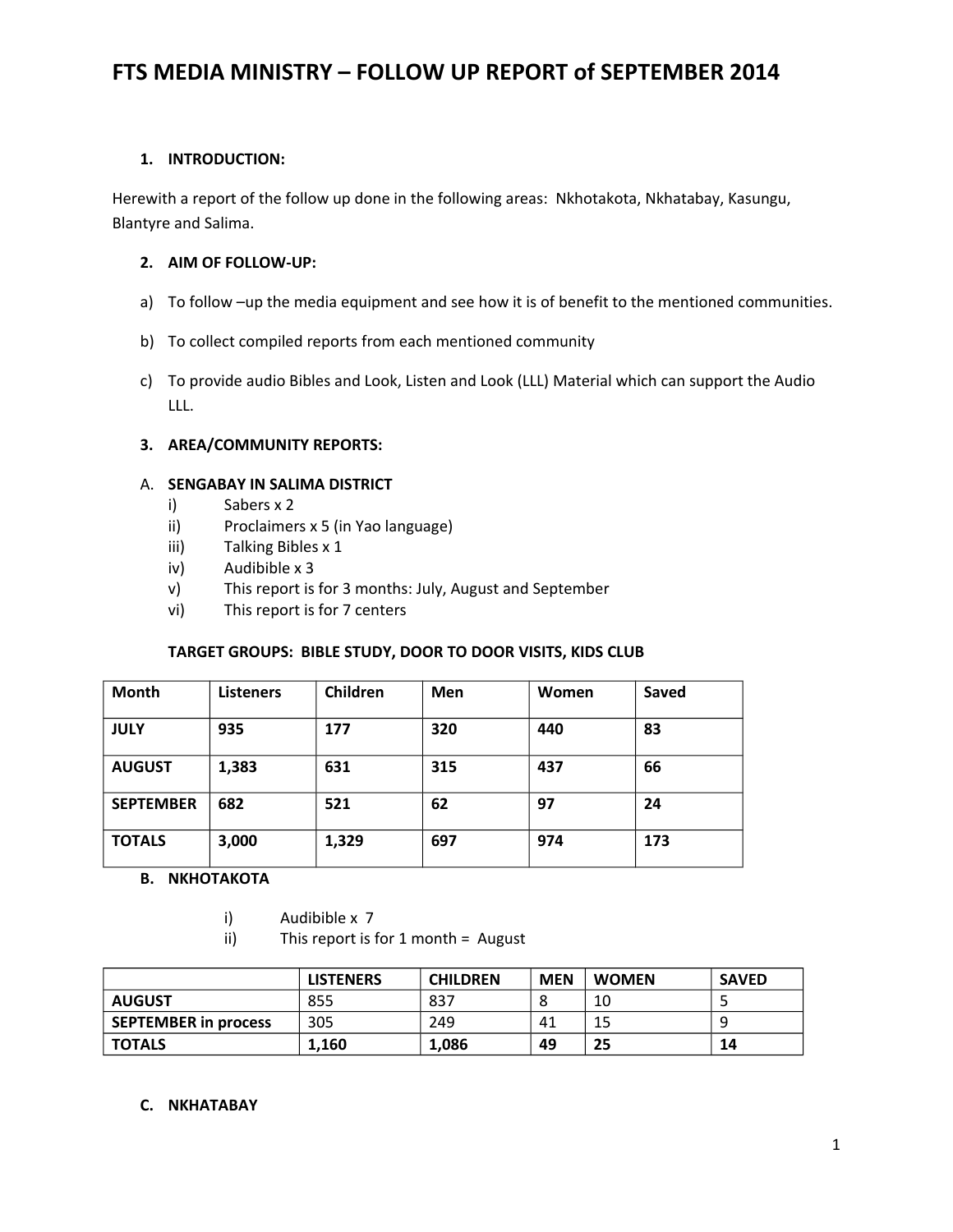#### *i) In Nkhatabay, I did not get any report because of the following reasons:*

- 1. Some of the key committee members left and did not do a proper handover of their assignments;
- 2. The people who had the Talking Bibles with them used as if it is their personal property;
- ii) After discussing with all concerned on how to use materials and how they can get the reports they were happy. I believe that next time we will receive reports from them.
- iii) We distributed 39 Talking Bibles with Tonga language in this area.
- iv) During this visit 3 Audibibles with Tonga LLL and the picture books were provided.

#### **D. KASUNGU**

- i) Talking Bibles X 6
- ii) This report is for 2 months

|                  | <b>LISTENERS</b> | <b>CHILDREN</b> | <b>MEN</b> | <b>WOMEN</b> | <b>SAVED</b> |
|------------------|------------------|-----------------|------------|--------------|--------------|
| <b>AUGUST</b>    | 456              | 220             | 67         | 169          | דר           |
| <b>SEPTEMBER</b> | 521              | 137             | 127        | 257          | 29           |
| <b>TOTALS</b>    | 977              | 357             | 194        | 426          | 56           |

#### **E. BLANTYRE CHURCHES UNDER PASTORS FRATERNAL CALLED ZIKOMO YESU MINISTRY**

| <b>CHURCH</b>         | <b>TEACHER</b>                 | # of Children | <b>BOYS</b>    | <b>GIRLS</b> |
|-----------------------|--------------------------------|---------------|----------------|--------------|
| <b>PEACE OF GOD</b>   | <b>ROBERT MBEWE</b>            | 23            | $\overline{7}$ | 16           |
| <b>SEED OF LIFE</b>   | <b>PATUMA WILLEY</b>           | 17            | $\overline{7}$ | 10           |
| <b>VOICE OF FAITH</b> | ROYCE CHAGOMERANA & NOEL TEMBO | 22            | 8              | 14           |
| <b>REDEEMED</b>       | EDINA MALIRO                   | 26            | 13             | 13           |
| <b>WAY OF TRUTH</b>   | AGNES KAMOTO                   | 15            | 5              | 10           |
| <b>HOUSE OF GOD</b>   | <b>PATRICK BONIFACE</b>        | 60            | 50             | 10           |
| <b>PEAK HOUR</b>      | <b>ISAAC GONTHI</b>            | 23            | 11             | 12           |
| <b>TOTALS:</b>        |                                | 186           | 101            | 85           |

**4..TESTIMONIES AND HIGH-LIGHTS FROM BLANTYRE AREA'S CHURCHES:**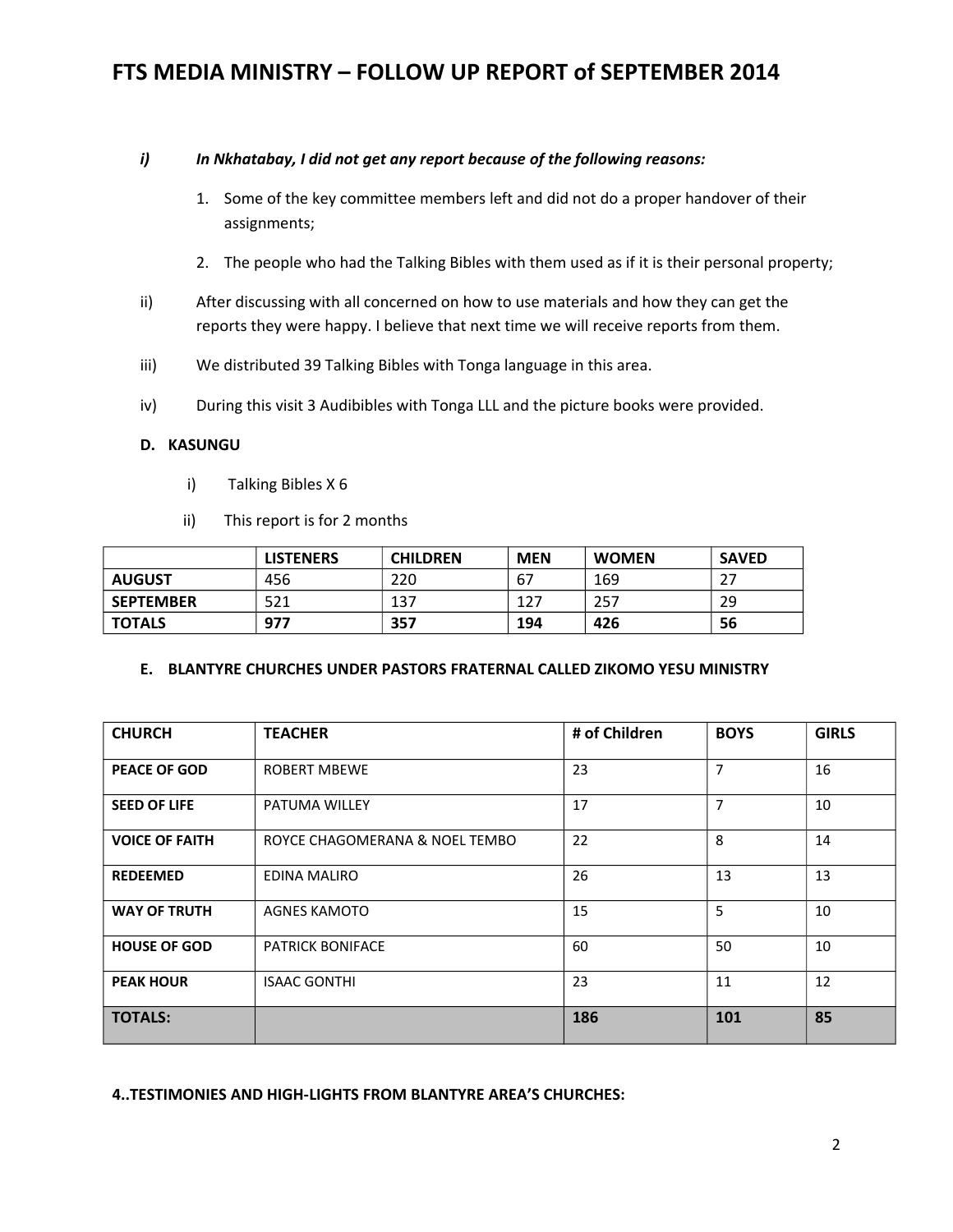- i) Audio Bibles and Look, Listen and Live books are helping many children to understand the Word of God, because they listen and see at the same time.
- ii) The number of Sunday school kids attending has tremendously increased in most of the Sunday schools due to good skills of the trained Sunday school teachers and materials e.g Audiobibles that the teachers are using. For instance, in House of God, at first there were **15 kids** attending Sunday school but after **implementing the skills and use of Audio bible** the number has reached to **60** and moreover children from other denominations like CCAP and from other religions like **Islam {4}** and from families who do not go to church, are attending Sunday school at House of God.



Patuma Willey teaching the kids in Blantyre at Seed of Life church

**5..TESTIMONIES AND HIGH-LIGHTS FROM NKHOTAKOTA:** 

#### **a) Rev. Mark from Baptist church**

He so thankful for the materials given to his church and he says that

the children will be learning will increase now.

## **b) JESTINA A SUNDAY SCHOOL TEACHER**





 **Anglican church**

It's easy for us to present a lesson

It is now easy for me to prepare a lesson and I have more children in Sunday school since I have started using these materials.